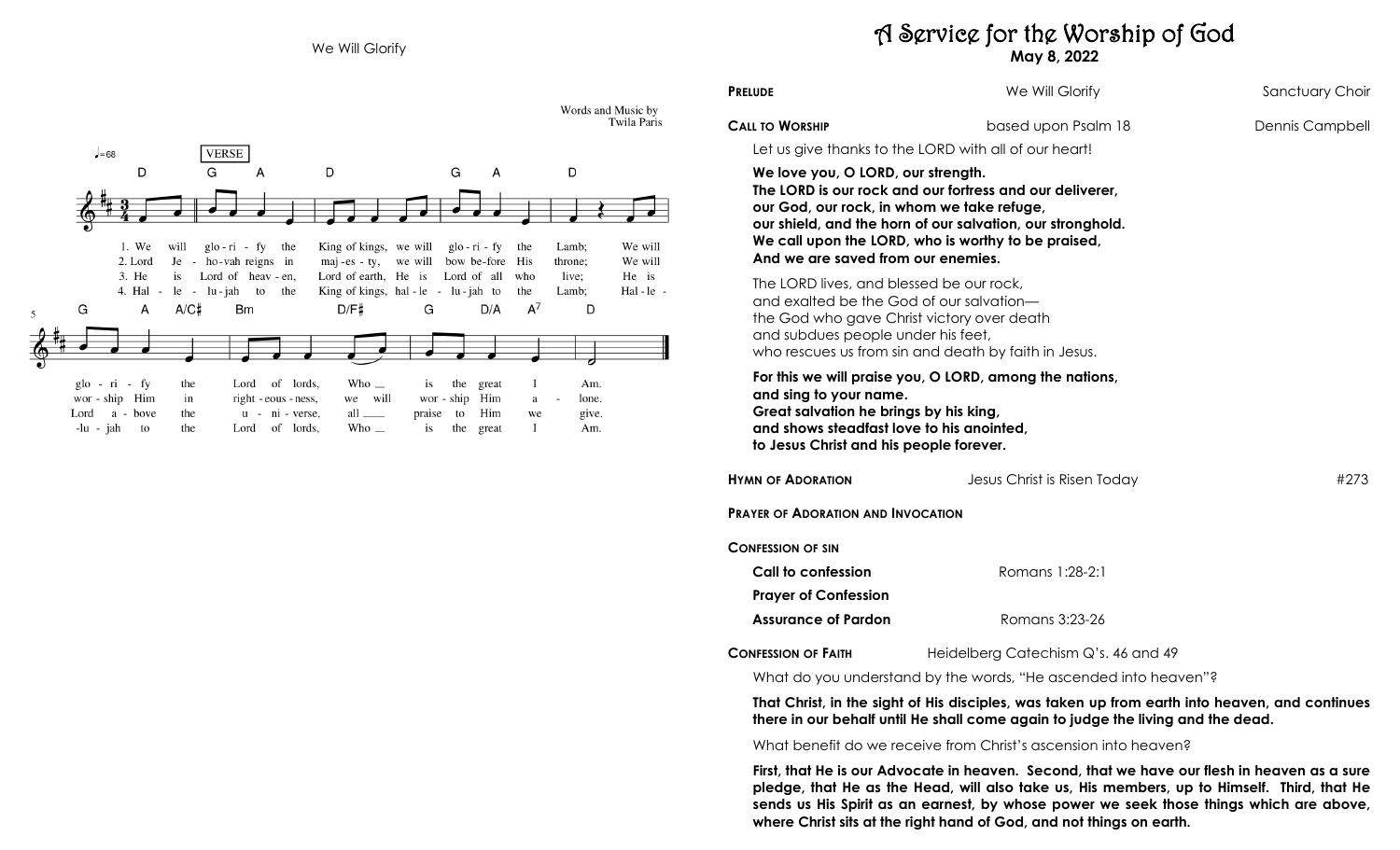**OFFERTORY** I Am Bound for the Kingdom~Larson Sanctuary Choir

Sing the wondrous love of Jesus, sing His mercy and His grace; In the mansions bright and blessed, He'll prepare for us a place.

I am bound for the kingdom, will you go to glory with me? Hallelujah, praise the Lord!

While we walk the pilgrim pathway clouds will overspread the sky. But when traveling days are over, not a shadow, not a sigh.

Let us then be true and faithful, trusting, serving every day; Just one glimpse of Him in glory will the toil of life repay.

Onward to the prize before us! Soon His beauty we'll behold; Soon the pearly gates will open, we shall tread the streets of gold.

I am bound for the kingdom, will you go to glory with me? Hallelujah, praise the Lord!

#### **CONGREGATIONAL PRAYER**

| <b>SONGS OF PREPARATION</b> | God Be Merciful to Me<br>We Will Glorify | see insert         |
|-----------------------------|------------------------------------------|--------------------|
|                             |                                          |                    |
| <b>SCRIPTURE READING</b>    | Matthew 7:1-6                            |                    |
| <b>SERMON</b>               | Of Splinters and Logs                    | Rev. Chad Reynolds |
| <b>HYMN OF RESPONSE</b>     | <b>Amazing Grace</b>                     | #460               |
| <b>BENEDICTION</b>          |                                          |                    |

**POSTLUDE Now Thank We All Our God~ Manz** Catie Moyer